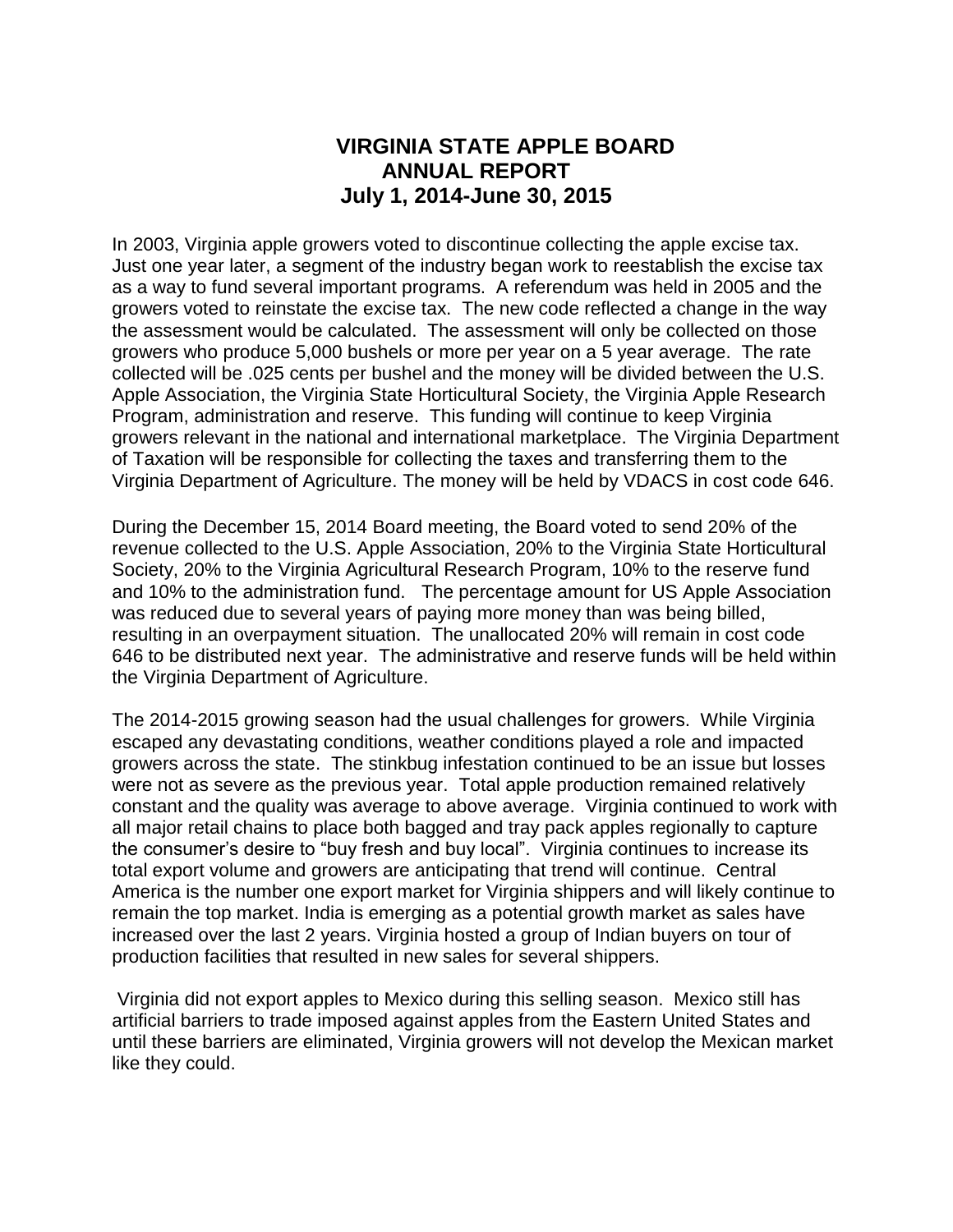The Board funded Virginia's continued membership in the United States Apple Export Council. Funding went for educational work in Central America and other target markets to increase consumption of Eastern apples.

The Apple Board also funded an educational project through the Virginia Farm Bureau, "Agriculture in the Classroom", that made educational materials available to public school children.

#### **Summary**

Virginia growers continue to face many challenges including rising land prices, increased costs of inputs, burdensome regulations, the loss of chemicals, the increasing global supply of apples, but the number one challenge remains labor. Growers are having an increasingly difficult time finding and keeping qualified and legal workers. Despite these obstacles, improved growing practices including high density spindle plantings, new technologies, and rising consumer demand for locally grown produce have brought about a renewed sense of optimism.

Submitted by:

Lynn Graves, Chair, Virginia Apple Board David Robishaw, Secretary

### **Board Meetings and Member Attendance**

\_\_\_\_\_\_\_\_\_\_\_\_\_\_\_\_\_\_\_\_\_\_\_\_\_\_\_\_\_\_\_\_\_\_ \_\_\_\_\_\_\_\_\_\_\_\_\_\_\_\_\_\_\_\_\_\_\_\_\_

| <b>Date</b>                                                                            | Location                                                      | <b>Attendance</b> |
|----------------------------------------------------------------------------------------|---------------------------------------------------------------|-------------------|
| December 15, 2014                                                                      | Staunton                                                      |                   |
| <b>Heather McKay</b><br><b>Shannon Showalter</b><br>Lynn Graves<br><b>Bethany Hill</b> | John Bruguiere<br><b>Stephen Ginn</b><br><b>Ruth Saunders</b> |                   |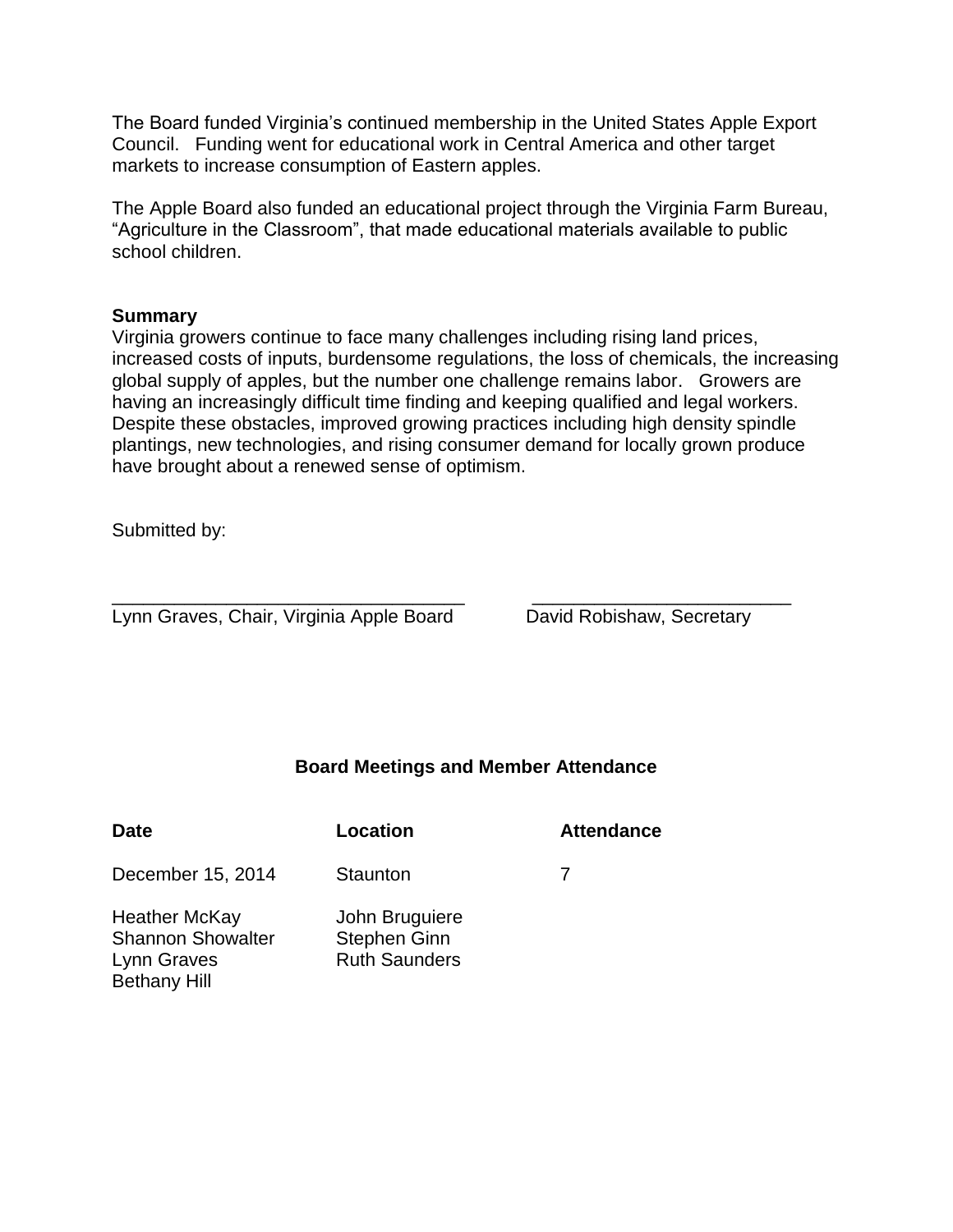# **Financial Summary**

### **Cost Code 646**

| Cash Balance: 6/30/2014                                             | \$114,025.04 |
|---------------------------------------------------------------------|--------------|
| Assessment Receipts: 7/1/13 - 6/30/2014                             |              |
| <b>Total Cash Balance</b>                                           |              |
| Transfer to cc 647 - Reserve                                        | 14,851.53    |
| Transfer to cc 648 - Admin                                          | 14,850.29    |
| <b>Cost Recovery Act</b>                                            |              |
| <b>Total Actual Expenditures</b><br>(from VDACS Financial Analysis) | 179,543.21   |
| Cash Balance: 6/30/2015                                             | \$30,650.59  |